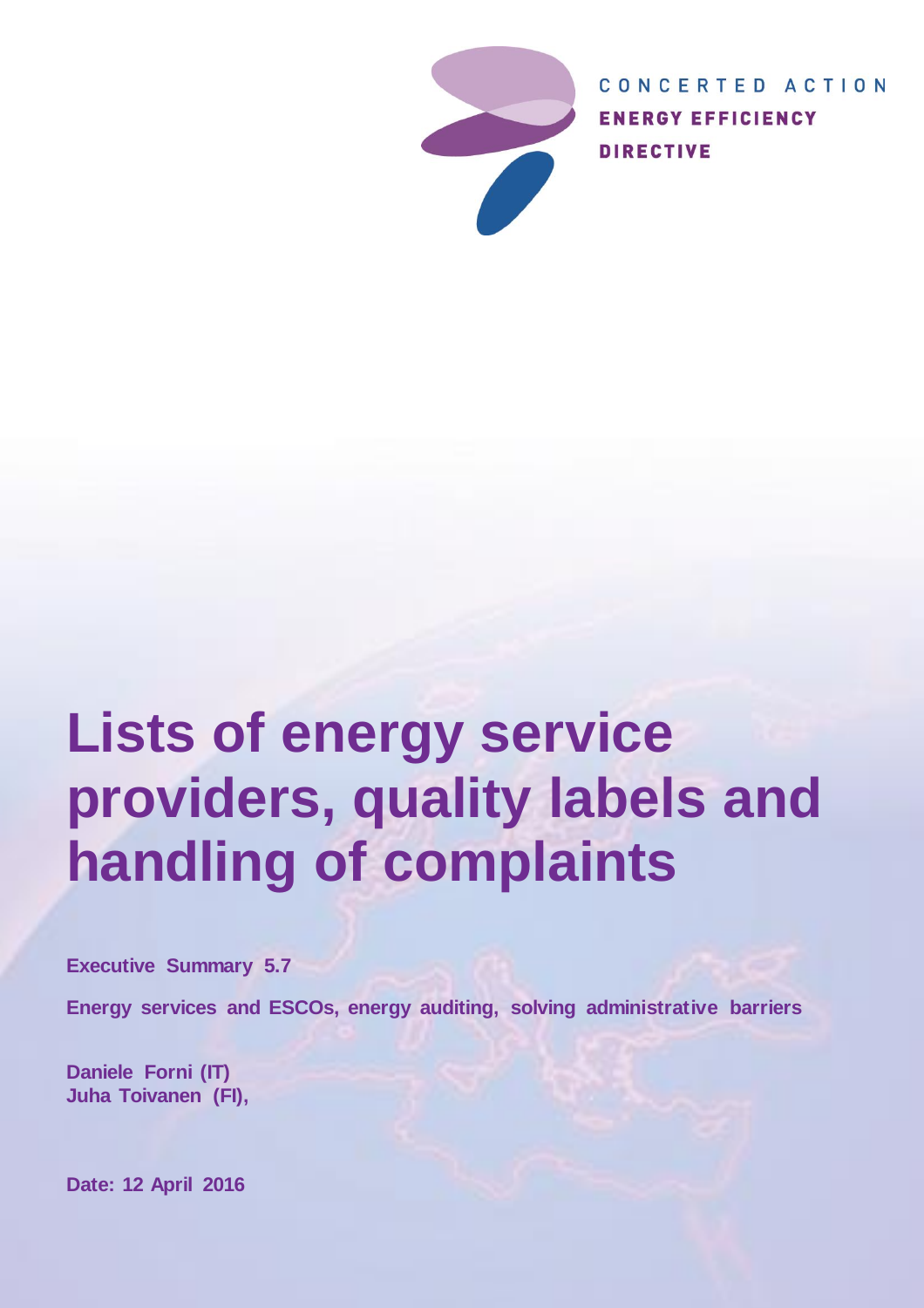

This report covers how different Member States (MS) are dealing with the promotion and the support of energy services through lists and/or labels of energy service providers and other energy professionals (e.g. energy auditors), and the presence of mechanisms for an efficient handling of complaints and out-of-court settlement of disputes. This report analyses the current situation based on the results of a questionnaire answered by 25 MS in 2016.

#### **Lists and quality labels**

Lists of providers are generally considered very helpful to customers as they can use them to understand what the market offers and who the appropriate providers to get in touch with are for services from energy analysis/audit to design, implementation, management and maintenance of energy efficiency measures, and eventually also performance contract and/or third party financing. Moreover, lists usually guarantee that these actors have a track record and/or are qualified and/or certified. In fact, in the majority of MS, lists and/or labels are publicly available for providers of various energy related services ([Figure 1\).](#page-1-0) Lists are mostly at a national level. Where labels are present, there is also a list in almost all cases.



#### <span id="page-1-0"></span>**Figure 1: Publicly available lists or labels (based on answers of participants from 25 Member States)**

These lists normally have several mandatory criteria (mostly experience and qualification) and voluntary criteria (mostly competences in performance contracting and financing). Filtering/searching functions, not present in almost 40% of the MS, can make access for users easier and faster. In the same MS there can be one list or label with advanced search features and another without. This difference is probably due to the diverse number of entries and different kind of users and of resources involved.

Moreover in about half of the MS, inclusion in a list or label is compulsory for ESCO and energy audit providers who want to take part in some incentives mechanism or financial support, or provide compulsory energy audits<sup>1</sup>. In half of the MS, where a list for energy services providers is present, it is linked to article 7 and/or article 8 of the Energy Efficiency Directive (EED).

The lists should be updated from time to time, but the timing can vary. There is also often some form of check whether the qualifications of the providers on the list meet the requirements. Some lists are based on market selfregulation, and in the same MS both controlled and market based lists can be present for different sectors.

Communications from users (e.g. complaints, non-conformity, etc.) are usually considered to manage the lists. In at least one case there are customer satisfactory surveys, but there are no examples of a structured feedback mechanism.

CA EED WG 5.7 – List of energy service providers, quality label and handling of complaints  $1$  Compulsory energy audit according to the national transposition of article 8 of the Energy Efficiency Directive.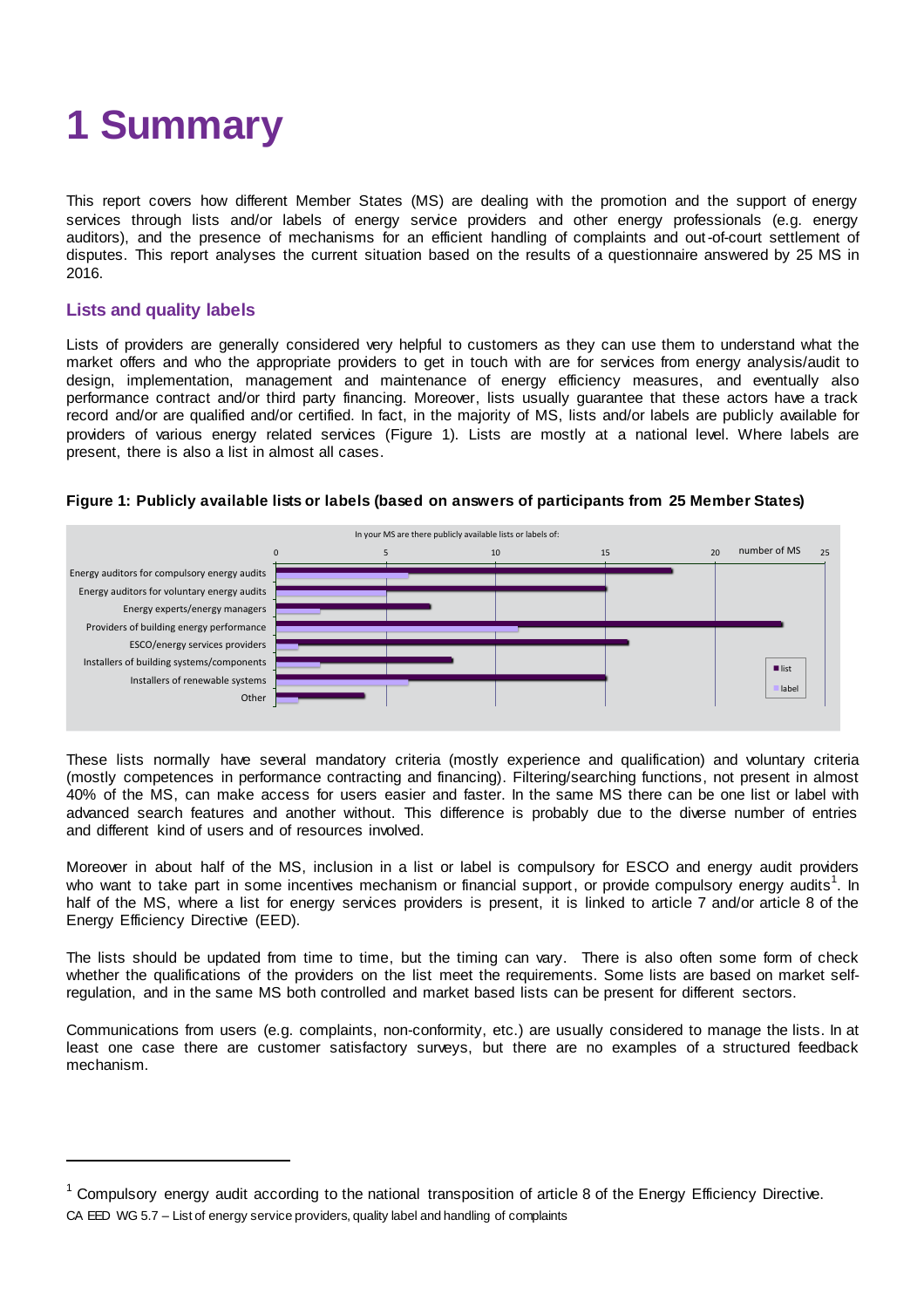#### **Handling of complaints**

An independent mechanism to efficiently handle the complaints and out-of-court settlement of disputes arising from energy service contracts is present in one third of MS. In two MS, this mechanism has been established specifically for disputes on energy services. It is interesting to note that MS where it is not present have energy service markets at different stages. The absence of this mechanism has been justified in an MS with a less developed market as a consequence of a not yet enough developed market, and in an MS with a more developed market "because there is no need for this kind of mechanism". Whether this mechanism is present or not, there is a certain freedom for the contractual parties to agree how to solve the issues in a number of MS. When the mechanism is present, the alternative is court or, in one case, arbitration. When there is no independent mechanism there is a wider set of solutions. However, this could be an artificial result because the number of MS without independent mechanisms is twice the number of MS with a mechanism.

Different approaches are present in almost all the investigated aspects of lists/labels and independent mechanisms, though this is apparently not linked to the maturity of the energy services or other providers/professionals market. Different approaches often coexist in the same MS. This is linked to the differences of service, size, customers, etc. of various services providers, professionals and installers, but also to the variety of past, present and country specific conditions.

### **2 Conclusions and recommendations**

#### **Lists and quality labels**

Lists are widely used among MS, mostly for providers of building energy performance certificates but also for energy audit providers and energy service providers. 'Service providers' has a quite broad definition, often gathering energy related professionals and providers of different kind of services. For example, roughly half of the MS present at the parallel sessions consider ESCOs only as service providers offering energy performance contracts, while in the remaining cases a broader definition of ESCOs is considered. This explains some of the differences in the way the lists are created and maintained and in the number of providers listed.

Lists can be free or can require a fee from the listed providers, but it is more what the list offers that determines the success of the list than its annual fee. The data collected and the examples discussed show that the resources needed to setup and maintain a list can be limited.

Lists are an important communication/marketing channel for the listed professionals and/or providers, so it is very important to consider accessibility and usability for the users. Moreover lists build trust in the market, make it more transparent and in some cases set a (quality) standard. The signing of a code of conduct by the provider/ESCO to join the list can help to build trust and facilitate marketing, especially where a qualification/certification or quality control scheme are not present. Codes of conduct are also used for lists for energy auditors in a couple of cases.

There are fewer examples and less experience of labels. In general, labels are perceived as expensive and so more appropriate for a mature/competitive market, potentially limiting the participation of young/start-up companies due to the costs. Moreover if labels are completely market based there is the risk of duplication, with the presence of similar labels potentially confusing the market.

There are usually distinct lists/labels for different providers/professionals, generally hosted in different places. In order to simplify their use and better direct the end-user, it could be useful to create a website, hosted for example by a Ministry, regulator or national agency, containing all the lists of energy related providers or at least one official webpage with links to all the lists.

The filtering/searching options, a must-have feature to enhance accessibility, should also be tailored to the type of list. For instance, filtering for the offered services (maybe also with the option to combine them) could be coupled with the indication of the distance from the customer (e.g. city or postcode search) for professionals or with a geographical indexing (map visualisation) for service providers.

Experience/references have a major role in market-based lists and in general are considered very important for all lists. The information should be more detailed where clients have more time and resources to search and compare (i.e. not domestic clients). Showing recent (e.g. 3-5 years) and the last year's experience/references (limiting the timespan or with a filter function) helps to both to demonstrate the providers are still active in the sector and also to force providers to update their details at least annually.

CA EED WG 5.7 – List of energy service providers, quality label and handling of complaints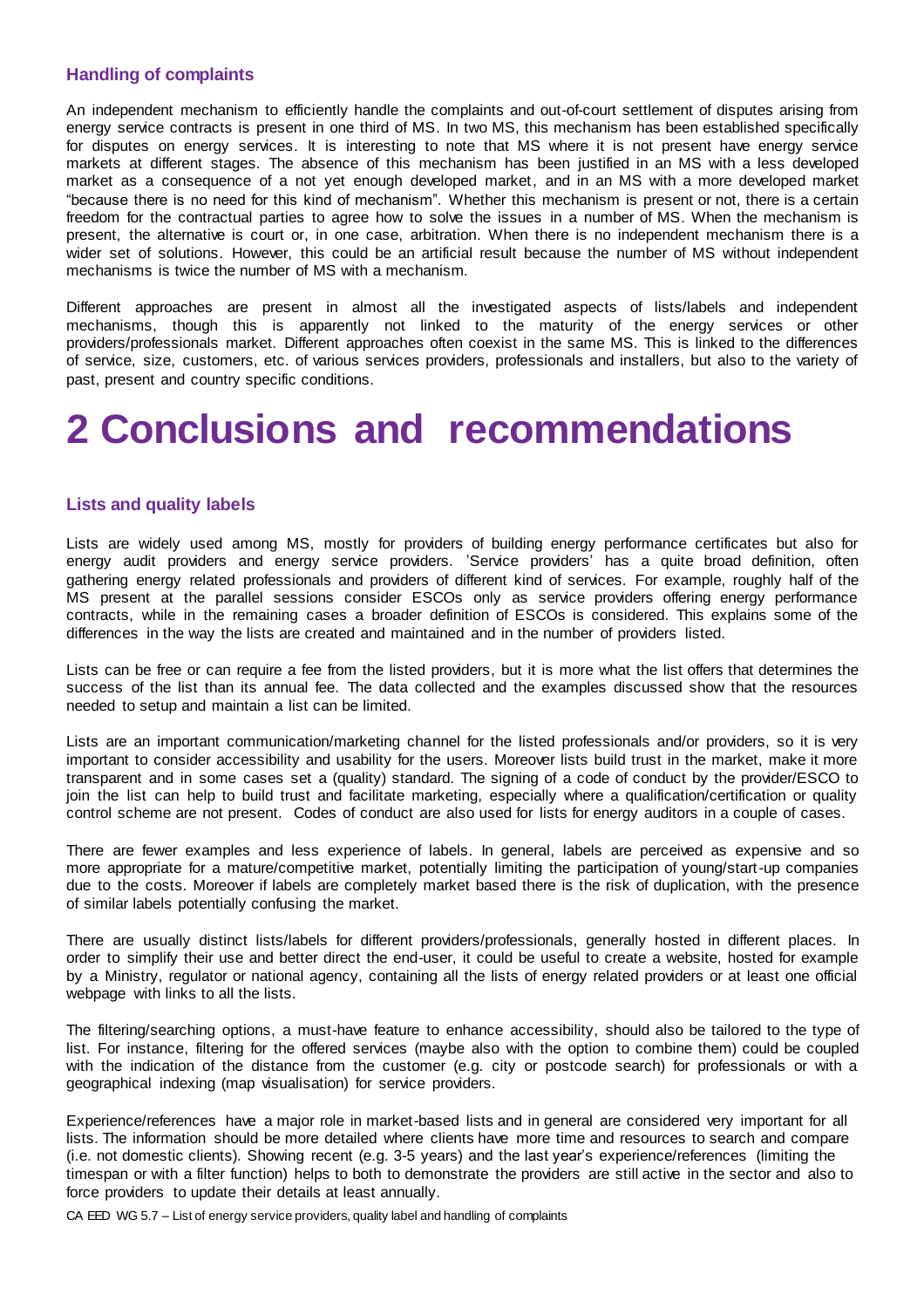Keeping the lists/labels up to date is very important and is one of the challenges. Another way to ensure it happens could be to require an annual validation from the different professionals/providers, eliminating them from the list if such validation is not performed. Other data, such as turnover, number and type of employees varies for lists of services providers and ESCOs.

Market based certifications, qualifications and labels also have the issue of a potential conflict of interest where the organisation issuing and controlling the certification, labels, etc., is also paid to monitor by the monitored.

#### **Handling of complaints**

Complaints in the energy service market need first of all a quick and accessible mechanism as it is usually in the interest of both parties not to interrupt the service. The experience of some MS on the use of an ombudsman or other form of dispute resolution, with no or low costs and short, fixed times, is working for complaints of citizens/small users with energy suppliers and providers of energy services. Usually these mechanisms have limitations on the maximum monetary amount of the dispute that makes them not generally applicable to service providers. The energy service contracts themselves also regulate the handling of complaints, although dedicated clauses are usually quite standard and concise, not addressing the specificity of an energy service contract with or without performance guarantee(s).

The energy service contract model for the public sector in Ireland is an interesting example, with three different levels of complaint resolution, starting internally with a meeting of a senior member of each of the parties trying to solve the complaint with good faith efforts within a couple of weeks. At the second level, a mediator mutually agreed or appointed by a technical third party is used before – at the third level – an arbiter is used, which is a binding process, again mutually agreed or appointed by a technical third party. There is also an expert determination for specific circumstances (e.g. measurement and verification of savings, etc.) after the meeting of the senior members.

The discussions underlined the need for a fast and specialised dispute resolution. The possible involvement of a facilitator was also discussed, a figure with specific knowledge in contract and technical issues and with skills to facilitate an agreement between the parties. The facilitator is involved in the early phase of an Energy Performance Contract: if both parties agree about the same facilitator involved at the beginning, thus knowing the project, he/she could be involved to solve the dispute. Otherwise, another facilitator could be chosen, maybe by a third party.

A final recommendation for energy service contracts - from the lawyer specialising in performance contracts invited to the second session - is to include more extensive provisions for alternative dispute resolution in contracts with major interests.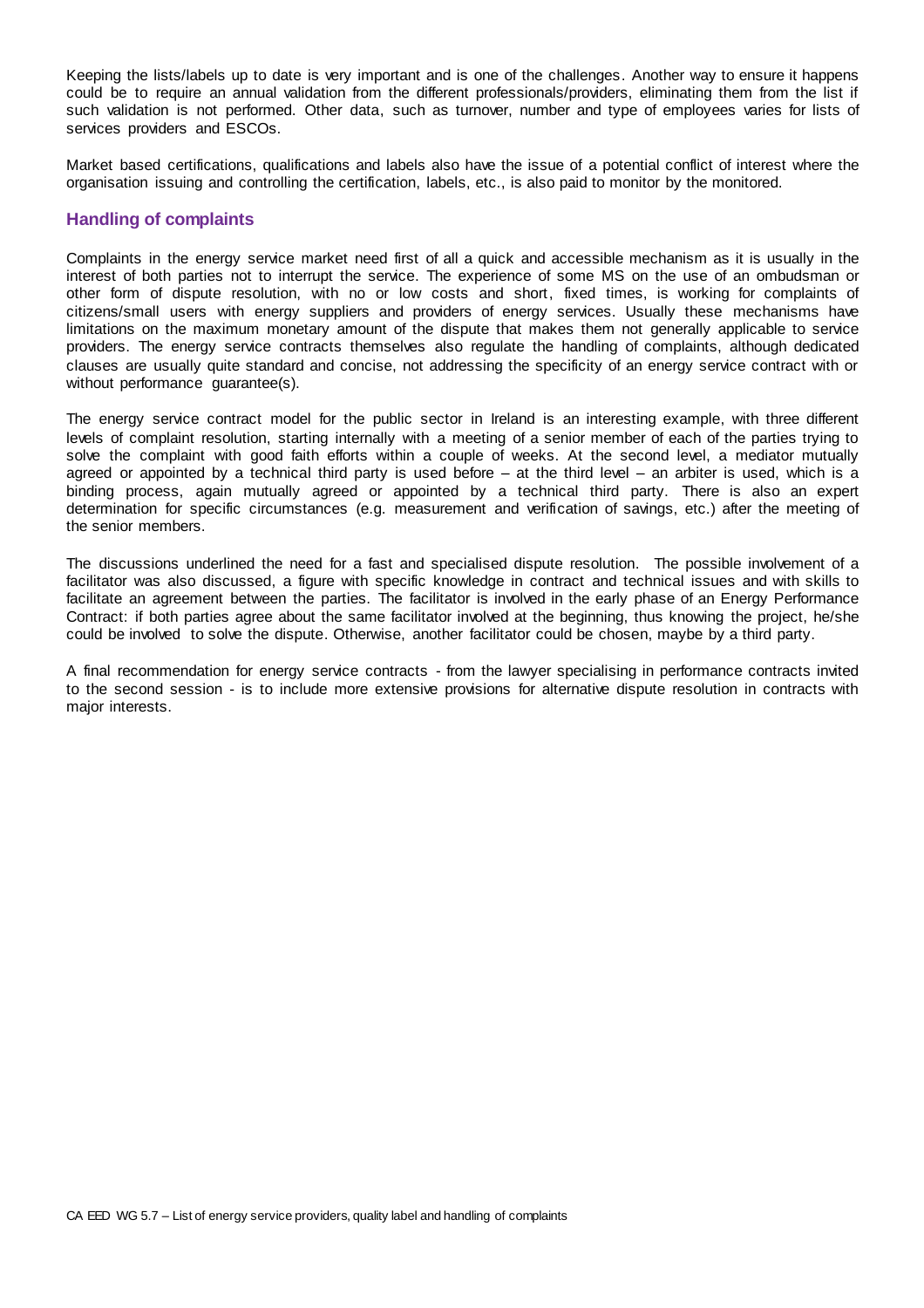## **3 Practical Examples**

**Lists and labels.** In the Netherlands the [www.qbisnl.nl](http://www.qbisnl.nl/) website has all the lists except the one of ESCOs. The ESCOs list, for the Transparence project<sup>2</sup>, is based on the signature of a code of conduct. This list is hosted by an association of service providers supported, mostly with visibility, by the Government.

Germany illustrated two lists, one of service providers - free, based on self-declaration and with around 3,000 registered providers - and the efficiency expert list - for which there is a fee as well as entrance and periodic checks with almost 14,000 professionals listed. This second list is more popular since it is linked to various support mechanisms. The providers are not obliged to be on the list, but being there is a question of visibility .

**Handling complaints.** The 'Adjudication Committee' is a mechanism in the Netherlands used to solve complaints applicable to energy service sector up to certain thresholds ( $\epsilon$  5,000 for consumers and  $\epsilon$  50,000 for businesses). Ireland illustrated the provisions to manage complaints in the model contract for the public sector, with three levels (senior members' good faith efforts, mediation and arbitration) or in specific cases (e.g. measurement and verification of savings) expert determination if senior members fail.

Croatia has a specific mechanism set up to solve disputes in a programme for the energy renovation of public sector buildings. A third party can be asked to check the project savings by project documentation and can also check if the works were done according to the project specifications.

The presentations are available at [http://www.ca-eed.eu/themes/energy-services-ct5.](http://www.ca-eed.eu/themes/energy-services-ct5)

<sup>&</sup>lt;sup>2</sup> <http://www.ca-eed.eu/themes/energy-services-ct5/energy-services/european-code-of-conduct-for-energy-performance-contracting-bulgaria>

CA EED WG 5.7 – List of energy service providers, quality label and handling of complaints